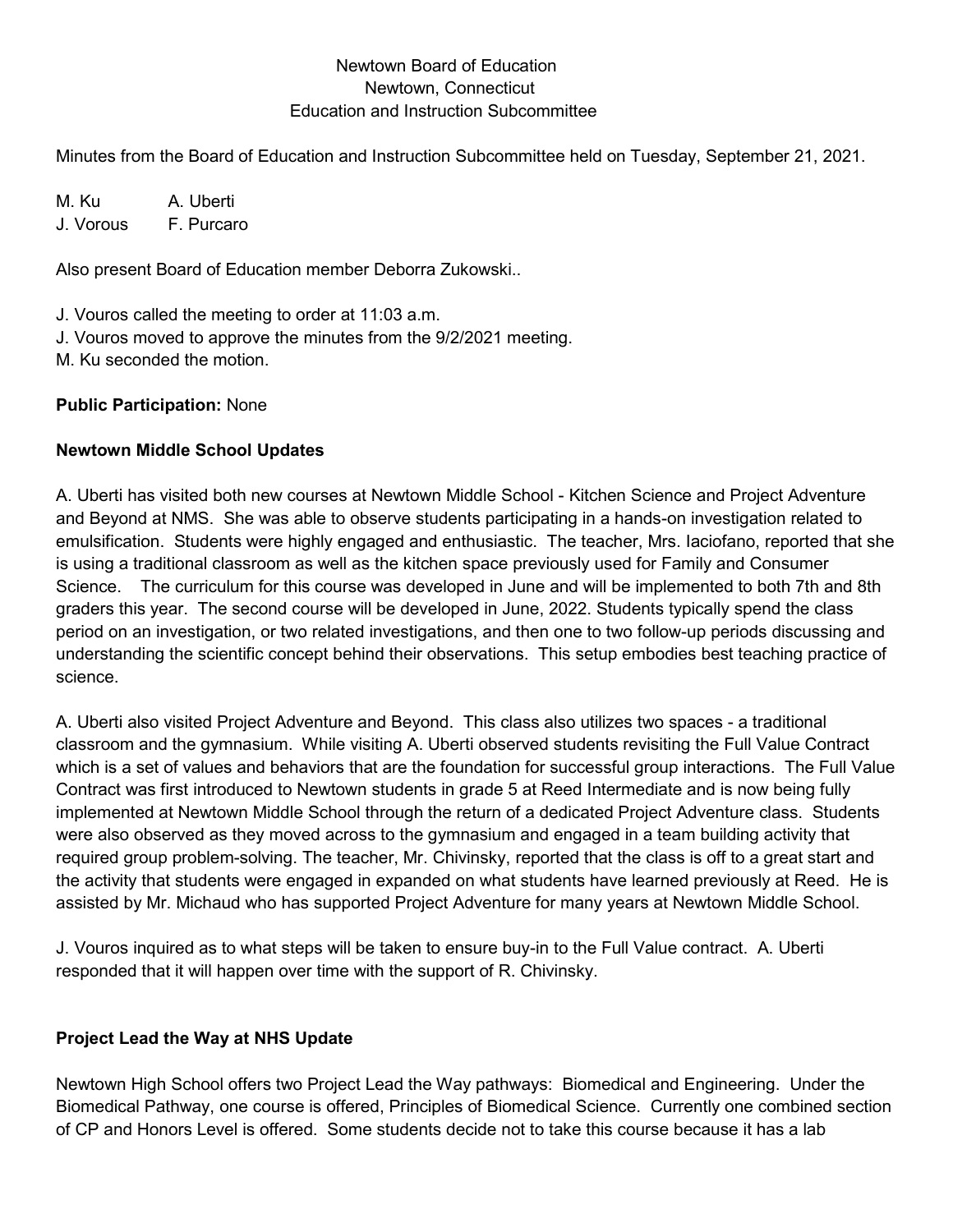associated with it and they already have to take regular biology with its own lab. It becomes hard to fit it all into a student schedule.

The Engineering Pathway includes one section of Intro to Engineering (Honors Level), one section of Principles of Engineering (Honors) and Aerospace, which did not run this year. NHS is looking at making some of these stand alone courses as scheduling conflicts seems to be the biggest detractor from students taking the course.

Newtown Middle School offers Project Lead the Way Robotics as an elective for eighth graders who are interested in a deeper understanding of what they learn in 7th grade Tech Ed.

Reed Intermediate School introduces students to STEM through Integrated Stem 5 and Integrated Stem 6. They are not Project Lead the Way courses but were developed in-house as an introduction to the STEM pathway offered at the upper levels.

I-Ready Updates/Parent Communication & Support Plan

A. Uberti reviewed how communication regarding the shift from NWEA to iReady is being handled:

For Teachers:

- Written communication via C & I Updates newsletter sent to all staff
- A. Uberti/F. Purcaro visits to K-8 Faculty Meetings to explain the rationale and next steps in person
- Training of implementation teams at each building (took place 9.17.21)
- Follow-up training for certified teachers on how to find and interpret results scheduled for October 12-14
- Discussions with administrators regarding what types of data to be reviewed at October conferences

For Parents:

- Written communication via C & I Updates newsletter sent to all parents
- Follow up letters sent from principals prior to testing which will include a direct link to iReady's "Family Center"
- Additional communication will be provided by the classroom teachers

J. Vouros suggested involvement of the PTA. A. Uberti commented that she would like to partner with the elementary PTAs to present on assessment, in general, at the elementary level to help parents better understand what assessments are given and why, as well as how their child's performance on those assessments are communicated.

#### **Public Participation:**

Mrs.Jennifer Padilla 32 Glenn Road Sandy Hook

Mrs. Padilla presented the following questions and concerns: